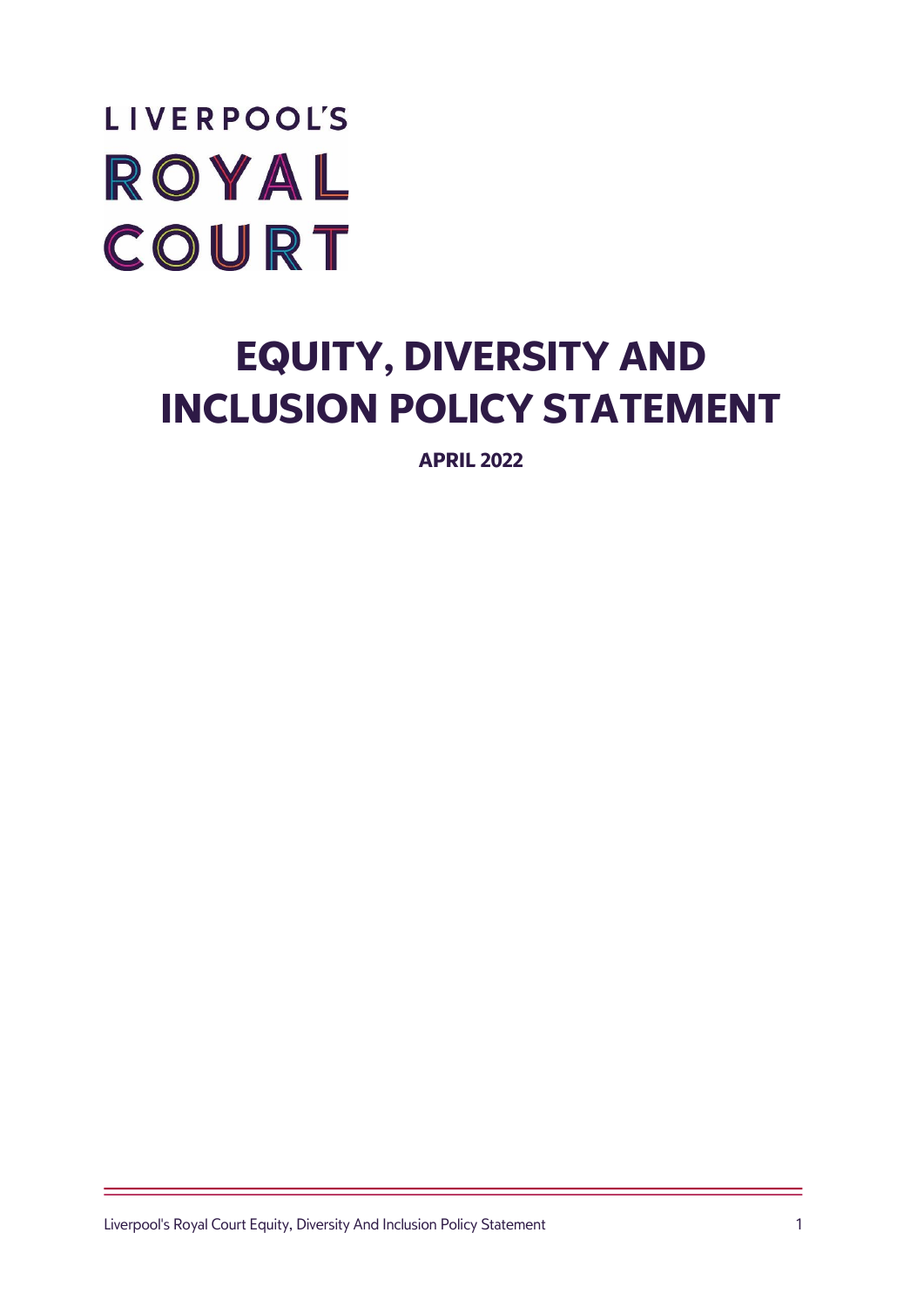This policy Statement sets out Liverpool's Royal Court commitment to Equity, Diversity and Inclusion (EDI) Diversity is a fact – inclusivity is an act – we commit to take action to ensure we create an environment where everyone is treated with dignity and respect. Recognising past failings and working towards dismantling systems and eradicating inequalities ensuring Liverpool's Royal Court is an inclusive, anti-racist and diverse organisation reflective of the community we serve, the city and Britain as whole

Anti-oppressive work, and the positive use of good practice to support this, will provide the underpinning basis for the wider activities of Liverpool's Royal Court. All members of the Organisation will adhere to this policy. All members of this Organisation will actively promote the values of this policy, which will be supported by appropriate training, monitoring and evaluation process. This Policy will be reviewed annually.

### **1. PROTECTED CHARACTERISTICS – EQUALITY ACT 2010**

Our aims are to make work fully accessible for as wide an audience as possible and to reflect cultural diversity through its work. We select employees based on their abilities and merit and aim to ensure that none of our employees, patrons or potential employees are discriminated against on the ground of the criteria set out in the Equality Act (2010). Liverpool's Royal Court does not participate in, nor do we tolerate, the unlawful discrimination against individuals/groups of people due to:

- **Ethnicity**
- Age
- **Disability**
- Sex
- Gender
- Gender re-assignment
- Sexual orientation
- Religion or belief (including philosophical belief and a lack of belief)
- Sex
- Cultural practices
- Health status
- HIV status
- Class
- Marriage and civil partnership
- Pregnancy and maternity (These are some examples of protected characteristics).

There is further recognition that individuals/ groups may suffer particular discrimination and may also suffer from the effects of multiple discriminations. Liverpool's Royal Court accepts that the effects of discrimination are widespread and are committed to combating all forms of discrimination in a positive and inclusive manner. We acknowledge that all people can have prejudices and unconscious bias and that this recognition should be taken as the starting point for personal / organisational development.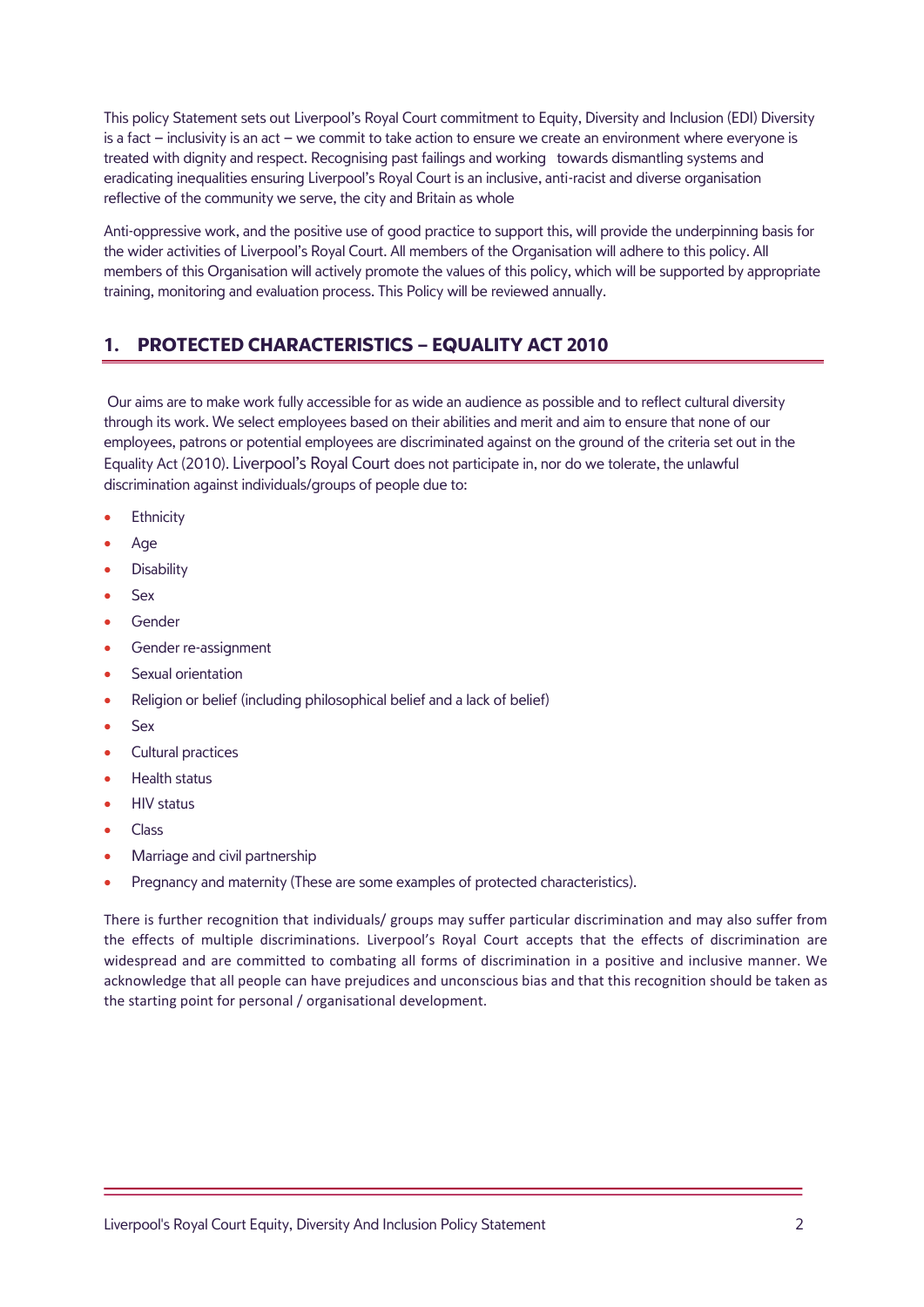#### **2. PUTTING POLICY INTO PRACTISE**

Through Liverpool's Royal Court EDI Action Plan 2022-2025 – a living document setting out clear objectives with measurable outcomes to ensure:

- Inclusive leadership Board/Governance
- Represented and supported workforce including creatives, freelancers volunteers
- EDI Embedded in all activities and programmes
- Disability Policy
- Anti-racist policy
- Outreach strategy to support the engagement of individuals/groups, currently not accessing the theatres activities, programmes and facilities
- Audience development reflect the diversity of the wider community
- Training mandatory and CPD
- Young people access and engagement
- Working environments-safe and supportive working/learning environments
- Communications and marketing
- Recruitment and selection fair and open and monitored process
- Shared EDI strategies with other agencies/groups/partners best practice
- Monitor and implementation of Action Plan (roles and responsibilities )
- Report Action Plan outcomes/progress/milestones to board stakeholders, partners, and participants and the wider community – sharing the organisations commitment to EDI in its artistic and organisational planning and development

#### **3. RECRUITMENT AND SELECTION**

We aim to ensure that job requirements and job selection criteria are clear and based only on what is required to function within the role effectively. We will avoid making any stereotypical assumptions based on protected characteristics about their ability to function within a specific role. We aim to ensure that no applicants are placed at a disadvantage by practices or requirements which disproportionately disadvantage protected groups and which are not justified by the demands of the position.

For any opportunity, we will create a clear and accurate job description to ensure that we remain focused on which skills, experience and qualifications are relevant and necessary to fulfil the role. Depending upon the skills required for the role, we will aim our recruitment efforts at the widest group of suitably qualified and experienced people possible. Each candidate will be considered on their merit and suitability for the post. When a job description already exists for a vacant position; it will be reviewed in light of the vacancy and to ensure that it contains no indirect discrimination. Candidates who are invited for interviews will be supplied with a copy of the job description and information about the company.

Our shortlisting process for interviews will be done blindly using a pre-agreed marking system that is applied fairly and consistently to all applicants. When we hold interviews; we will ensure that, when possible, more than one interviewer is present to avoid any unintentional bias. Where appropriate, and possible, selection panels will include a balance of gender and ethnicity. We will not ask for personal or irrelevant information during the application process.